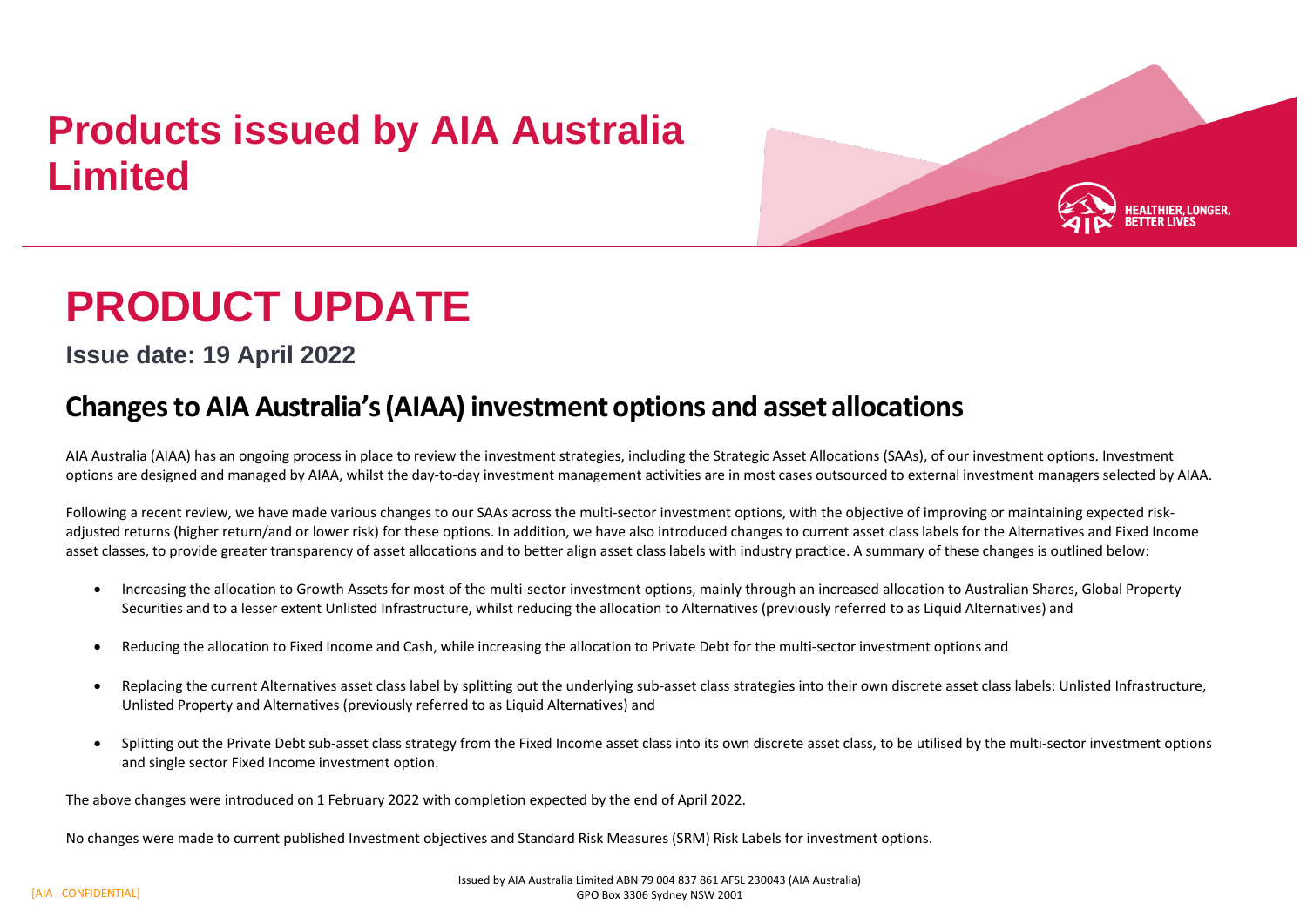## **Table ofinvestment optionsimpacted by product**

The table below lists the investment options within each product that are impacted by these changes. Please note that where an investment option for a product is not shown, then there is no change for that investment option.

| <b>Product name</b>                             | <b>Investment option name</b> | <b>Option code</b> |
|-------------------------------------------------|-------------------------------|--------------------|
| <b>Allocated Annuity</b>                        | Capital Secure                | AACS02             |
|                                                 | Growth                        | AAMG02             |
| <b>Business Super Bonds</b>                     | Balanced                      | BB                 |
|                                                 | Balanced                      | J2                 |
|                                                 | Capital Secure                | E <sub>2</sub>     |
|                                                 | Capital Secure                | E3                 |
|                                                 | Growth                        | P <sub>2</sub>     |
|                                                 | Growth                        | P <sub>3</sub>     |
|                                                 | High Growth                   | BG                 |
|                                                 | High Growth                   | F <sub>2</sub>     |
| Corporate Super Bonds                           | Balanced                      | CB                 |
|                                                 | Balanced                      | 12                 |
|                                                 | Capital Secure                | B <sub>3</sub>     |
|                                                 | Capital Secure                | Z <sub>2</sub>     |
|                                                 | Growth                        | H2                 |
|                                                 | Growth                        | L3                 |
|                                                 | High Growth                   | CG                 |
|                                                 | High Growth                   | L2                 |
| <b>Investment Bond</b>                          | Capital Stable                | FG                 |
|                                                 | Capital Stable                | FG1                |
|                                                 | Multi-Manager Fixed Income    | XS1                |
|                                                 | Growth                        | CS                 |
|                                                 | Growth                        | <b>NS</b>          |
|                                                 | Growth                        | NS1                |
|                                                 | Growth                        | QS1                |
|                                                 | Growth                        | SSMA               |
|                                                 | Growth                        | SSMB               |
| Lifebuilder                                     | Capital Stable                | <b>CAPGPS</b>      |
|                                                 | Growth                        | <b>BALGPS</b>      |
|                                                 | High Growth                   | <b>EQPGPS</b>      |
| Managed Investment Super Plan - Corporate Super | Growth                        | SM_PROT            |
|                                                 | Growth                        | SM UNPROT          |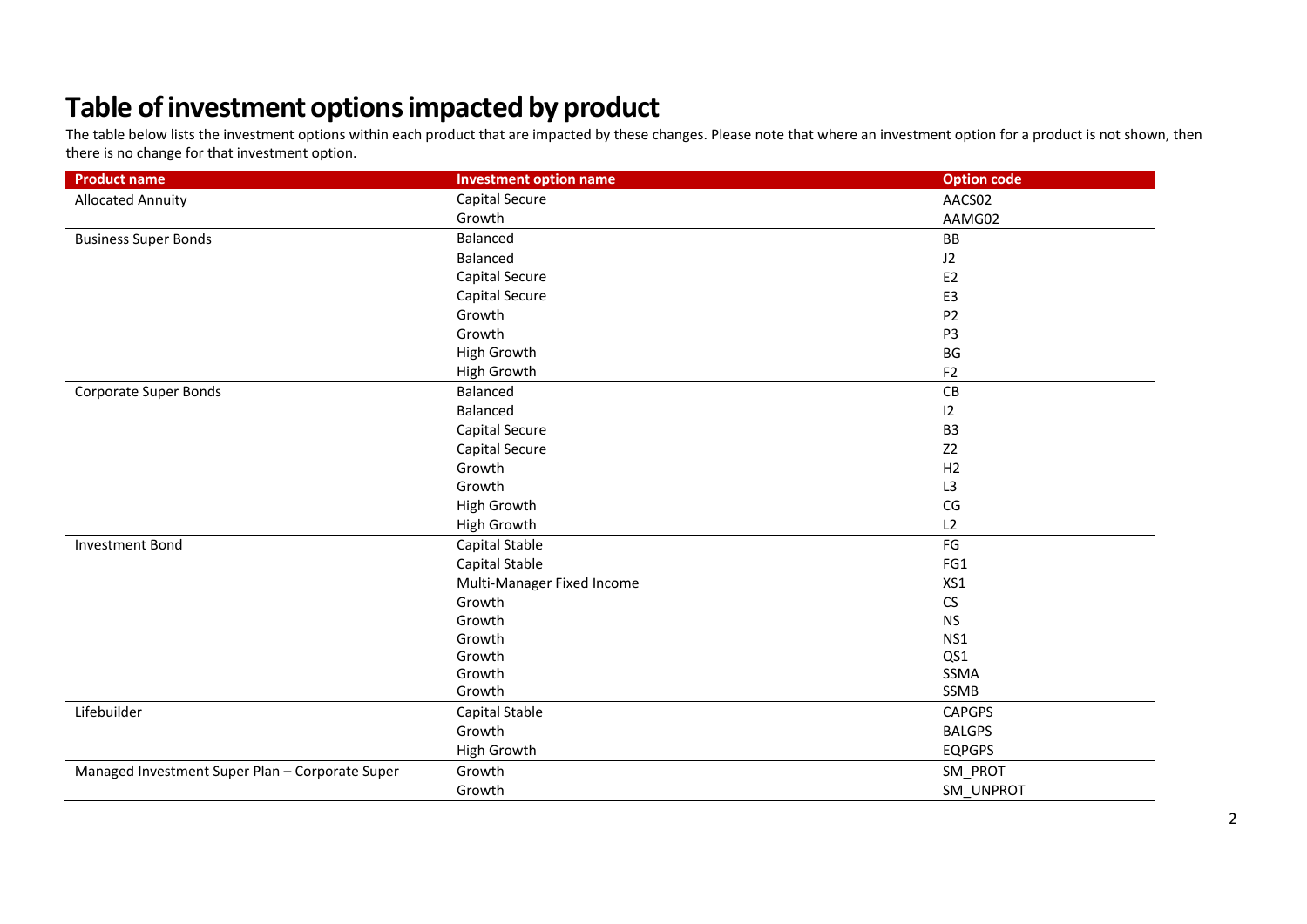| <b>Product name</b>              | <b>Investment option name</b> | <b>Option code</b> |
|----------------------------------|-------------------------------|--------------------|
| Personal Superannuation Bond     | Capital Stable                | 2CST               |
|                                  | Capital Stable                | 2STB               |
|                                  | Multi-Manager Fixed Income    | 2FIX               |
|                                  | Growth                        | 2CMG               |
|                                  | Growth                        | 2MGD               |
| Roll-Over Bond                   | <b>Capital Secure</b>         | C <sub>3</sub>     |
|                                  | Growth                        | M <sub>3</sub>     |
| Rollover Bond                    | Capital Stable                | 2CST               |
|                                  | Capital Stable                | 2STB               |
|                                  | <b>Capital Secure</b>         | RBCS02             |
|                                  | Multi-Manager Fixed Income    | 2FIX               |
|                                  | Multi-Manager Fixed Income    | 7RFI               |
|                                  | Growth                        | 2CMG               |
|                                  | Growth                        | 2MGD               |
|                                  | Growth                        | 7RMN               |
|                                  | Growth                        | RBMG02             |
| <b>Rollover Deferred Annuity</b> | Growth                        | SSMA               |
| Rollover Fund                    | Balanced                      | R2                 |
|                                  | Balanced                      | RB                 |
|                                  | <b>Capital Secure</b>         | D <sub>2</sub>     |
|                                  | <b>Capital Secure</b>         | D <sub>3</sub>     |
|                                  | Growth                        | N <sub>2</sub>     |
|                                  | Growth                        | N <sub>3</sub>     |
|                                  | High Growth                   | G <sub>2</sub>     |
|                                  | High Growth                   | RG                 |
| Rollover Plan                    | Capital Stable                | CAPSSG             |
|                                  | Capital Stable                | CS2SG              |
|                                  | Capital Stable                | CS93SG             |
|                                  | Growth                        | B93SG              |
|                                  | Growth                        | <b>BALASG</b>      |
|                                  | High Growth                   | EP93SG             |
|                                  | High Growth                   | EPSG               |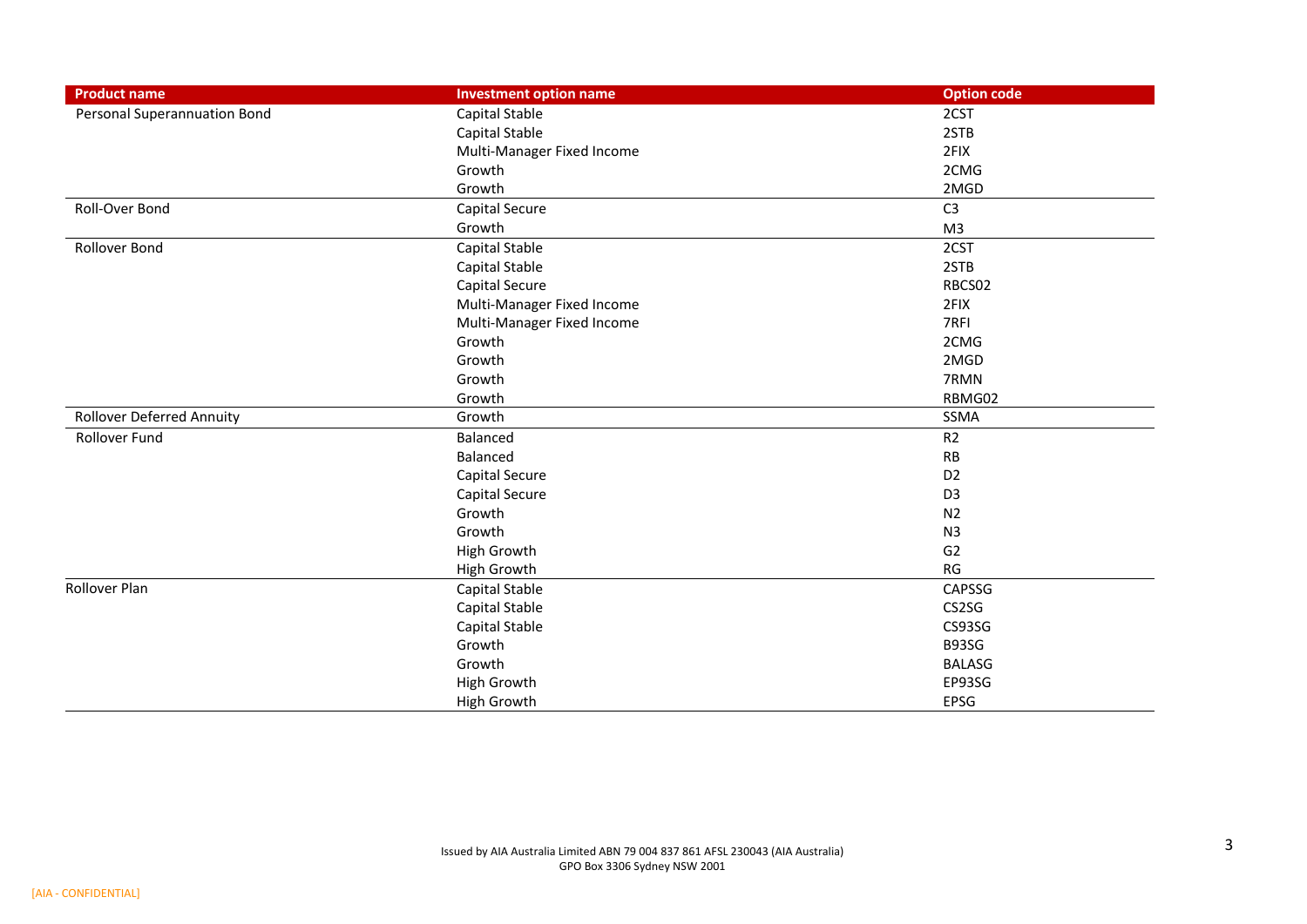| <b>Product name</b>                                 | <b>Investment option name</b> | <b>Option code</b> |
|-----------------------------------------------------|-------------------------------|--------------------|
| Rollover Plan "S" Series                            | Capital Stable                | <b>SCPSSG</b>      |
|                                                     | Capital Stable                | SCS2SG             |
|                                                     | Growth                        | SBALSG             |
|                                                     | <b>High Growth</b>            | <b>SEPSG</b>       |
| Rollover Plan Goldseal                              | Capital Stable                | <b>SCPSSG</b>      |
|                                                     | Growth                        | BOND5S             |
|                                                     | <b>High Growth</b>            | SEPSG              |
| <b>Superannuation Bond</b>                          | Capital Stable                | CAPSSG             |
|                                                     | Capital Stable                | <b>SCPSSG</b>      |
|                                                     | Capital Stable                | 2CST               |
|                                                     | Capital Stable                | 2STB               |
|                                                     | Capital Stable                | CS93SG             |
|                                                     | Multi-Manager Fixed Income    | 2FIX               |
|                                                     | Growth                        | <b>BALI-S</b>      |
|                                                     | Growth                        | BOND5S             |
|                                                     | Growth                        | 2CMG               |
|                                                     | Growth                        | 2MGD               |
|                                                     | Growth                        | B93SG              |
|                                                     | Growth                        | <b>BALASG</b>      |
|                                                     | <b>High Growth</b>            | EPSG               |
|                                                     | <b>High Growth</b>            | SEPSG              |
|                                                     | <b>High Growth</b>            | EP93SG             |
| Superannuation Bond "S" Series                      | Capital Stable                | <b>SCPSSG</b>      |
|                                                     | Growth                        | SBALSG             |
|                                                     | <b>High Growth</b>            | SEPSG              |
| SuperBridge, SuperSpan (Limited Offer) Multi        | Capital Stable                | FG                 |
| Option, SuperSpan II Multi Option, SuperSpan Plus   | Growth                        | CS                 |
|                                                     | <b>High Growth</b>            | <b>NS</b>          |
| SuperBridge - Investment Linked, SuperBridge - New  | Growth                        | CS                 |
| Series                                              |                               |                    |
| SuperBridge - Series III, SuperSpan Plus Series III | Capital Stable                | FG1                |
|                                                     | Multi-Manager Fixed Income    | XS1                |
|                                                     | Growth                        | NS1                |
|                                                     | Growth                        | QS1                |
| SuperBridge - Series IV, SuperSpan Series IV        | Capital Stable                | FG4                |
|                                                     | Multi-Manager Fixed Income    | XS4                |
|                                                     | Growth                        | NS4                |
|                                                     | Growth                        | QS4                |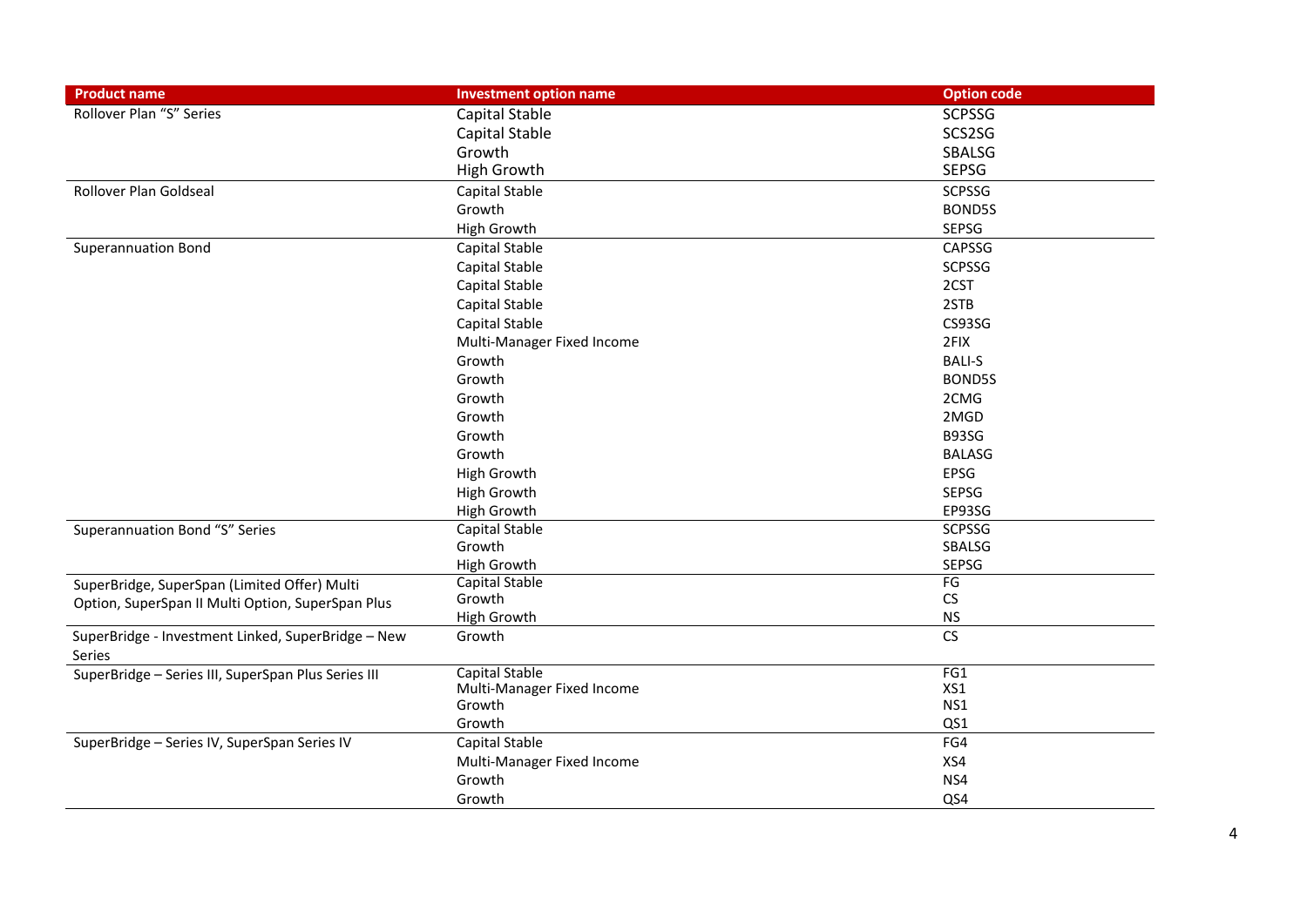| <b>Product name</b>                                   | <b>Investment option name</b> | <b>Option code</b> |
|-------------------------------------------------------|-------------------------------|--------------------|
| SuperPlan Superannuation                              | Capital Stable                | <b>CAPGPS</b>      |
|                                                       | Growth                        | <b>BALGPS</b>      |
|                                                       | High Growth                   | <b>EQPGPS</b>      |
| Tailored Annuity Plan - Allocated Annuity (Free Entry | Capital Stable                | FGT <sub>2</sub>   |
| Option)                                               | Multi-Manager Fixed Income    | XST <sub>2</sub>   |
|                                                       | Growth                        | NST <sub>2</sub>   |
|                                                       | Growth                        | QST <sub>2</sub>   |
| Umbrella Investment Plan Super                        | Capital Stable                | 2STU               |
|                                                       | Multi-Manager Fixed Income    | 2FIU               |
|                                                       | Growth                        | 2MGU               |
| Wealth Portfolio                                      | Capital Stable                | <b>CAPGPS</b>      |
|                                                       | Capital Stable                | <b>CAPGS</b>       |
|                                                       | Capital Stable                | <b>CAPS</b>        |
|                                                       | Growth                        | <b>BALGPS</b>      |
|                                                       | Growth                        | <b>BALGS</b>       |
|                                                       | Growth                        | <b>BALS</b>        |
|                                                       | High Growth                   | <b>EQPGPS</b>      |
|                                                       | High Growth                   | <b>EQPGS</b>       |
|                                                       | High Growth                   | <b>EQPS</b>        |
| Wholesale Investment Portfolio                        | Capital Stable                | <b>SCAPSF</b>      |
|                                                       | Capital Stable                | SCAPSF03           |
|                                                       | Multi-Manager Fixed Income    | <b>SPAFIX</b>      |
|                                                       | Growth                        | <b>SDISCR</b>      |
|                                                       | High Growth                   | SGRWTH             |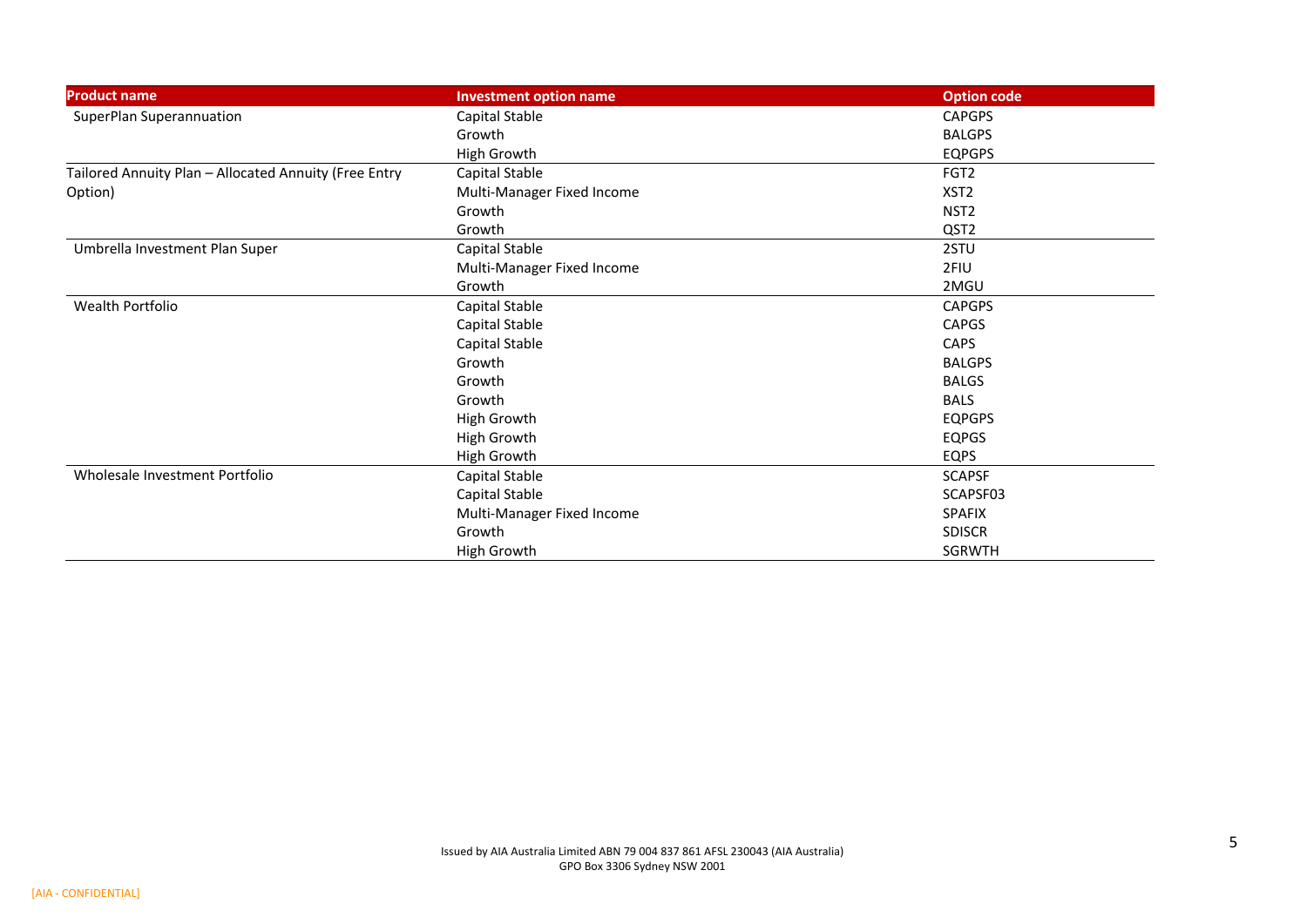## **Asset classes**

This section provides more information about each of the asset classes your investment option is invested in.

Asset classes are the building blocks used to derive the investment strategy for the various single sector and multi-sector investment options. For multi-sector investment options, we allocate different amounts to each asset class in accordance with the risk and return investment objective for each investment option.

Each multi-sector investment option is broken down into various asset classes which can be classified as either growth or defensive assets. Growth assets have the potential to provide capital growth and are generally riskier than defensive assets, but returns are expected to be higher over the long term. Defensive assets are typically more stable and aim to protect the value of your investment. These assets derive a large component of their return from income rather than capital growth and are generally expected to generate lower returns compared to growth assets over the long term.

| <b>Asset class</b>                     | <b>Description</b>                                                                                                                                                                                                                                                                                                                                                                                                                                                                                                                                                                                                                                                                                                                                                                                                           |
|----------------------------------------|------------------------------------------------------------------------------------------------------------------------------------------------------------------------------------------------------------------------------------------------------------------------------------------------------------------------------------------------------------------------------------------------------------------------------------------------------------------------------------------------------------------------------------------------------------------------------------------------------------------------------------------------------------------------------------------------------------------------------------------------------------------------------------------------------------------------------|
| Australian and<br><b>Global Shares</b> | Shares, also referred to as equities or stocks, represent a part ownership of a company that can generally be bought or sold on a listed stock<br>exchange. Shares generally provide returns in the form of income (dividend payments), as well as capital gains (and losses) from changes in their<br>value. Shares have historically delivered higher returns (relative to other asset classes) over the long term. However, in the short term, their<br>performance is more likely to be volatile (go up or down) and at times can be negative, making them a higher risk investment. Various factors such<br>as inflation, interest rates, exchanges rates (for international shares), changes in market conditions and company performance can all have an<br>effect on the value of shares, making them rise and fall. |
|                                        | Australian Shares - these include investments in companies that are primarily listed on the Australian Stock Exchange. The asset class includes<br>exposure to both large and small companies across a range of industries. The Australian Shares strategy may include a small allocation to<br>international shares.                                                                                                                                                                                                                                                                                                                                                                                                                                                                                                        |
|                                        | Global Shares - these include investments in companies that are listed on international and Australian stock exchanges and comprise both<br>developed markets and emerging markets. Global shares have similar risk and return characteristics as Australian shares, but provide broader<br>geographic, economic, industry and currency diversification. The Global shares asset class strategy does not hedge currency risk.                                                                                                                                                                                                                                                                                                                                                                                                |
| Unlisted<br>Infrastructure             | Unlisted Infrastructure includes investments in Australian and international infrastructure assets such as utilities, transportation, communications,<br>distribution and other assets that provide essential services to communities. Infrastructure investments tend to generate stable and predictable<br>income streams that are generally linked to inflation, with the potential for capital growth over the long-term.                                                                                                                                                                                                                                                                                                                                                                                                |
|                                        | The assets are referred to as unlisted because they are held privately rather than bought and sold on an exchange (e.g. share market). Therefore,<br>unlisted infrastructure assets are considered to be illiquid and will generally take longer to sell than listed assets, such as shares or bonds. Unlisted                                                                                                                                                                                                                                                                                                                                                                                                                                                                                                               |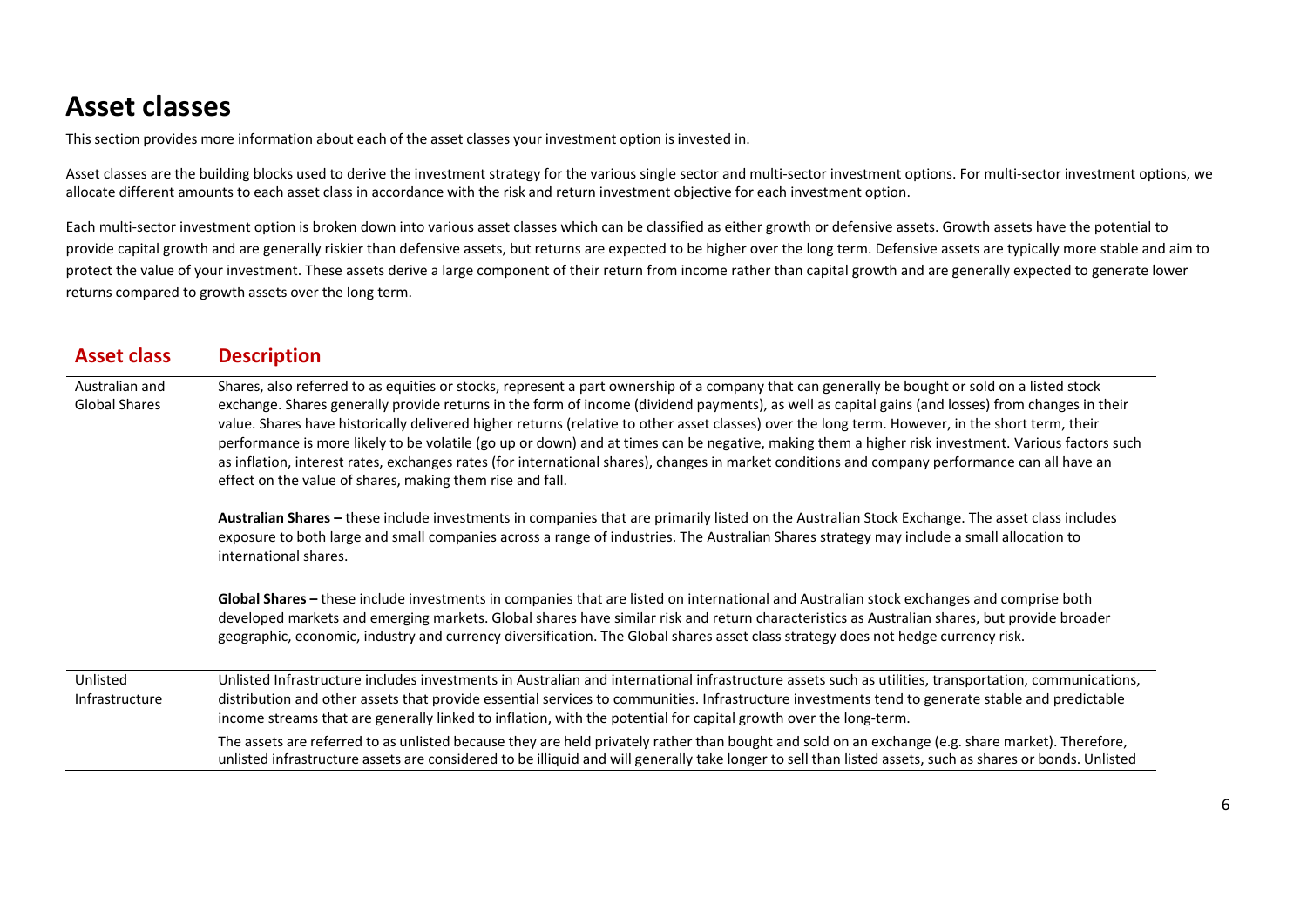|                                      | infrastructure assets have the additional benefit of having lower volatility and correlation to listed asset classes, due to their long-term investment<br>horizon and less frequent valuations. However, there are potential risks that can impact the valuation and returns of the underlying infrastructure<br>investments such as changes to government regulations, usage rates and interest rates.                                                                                                                                                                                                                                                                                                                                          |
|--------------------------------------|---------------------------------------------------------------------------------------------------------------------------------------------------------------------------------------------------------------------------------------------------------------------------------------------------------------------------------------------------------------------------------------------------------------------------------------------------------------------------------------------------------------------------------------------------------------------------------------------------------------------------------------------------------------------------------------------------------------------------------------------------|
|                                      | Infrastructure investments are typically accessed indirectly through unlisted Collective Investment Schemes (pooled funds) investing in diversified<br>portfolios of Australian and/or international core unlisted infrastructure equity assets. The Unlisted Infrastructure asset class strategy aims to<br>hedge currency risk.                                                                                                                                                                                                                                                                                                                                                                                                                 |
| <b>Unlisted Property</b>             | Unlisted Property includes investments in Australian and international real estate assets such as commercial buildings like offices and shopping<br>centres, industrial sites and residential real estate. Unlisted property returns are generated from a combination of rental income and potential<br>increases in the value of the property over time. Property investments can also decrease in value resulting in a capital loss. Returns are dependent<br>on general economic factors like inflation, interest rates and employment, as well as location and quality. Historically, unlisted property<br>investments have produced moderate to high returns over the long term, relative to other asset classes.                            |
|                                      | The assets are referred to as unlisted because they are held privately rather than bought and sold on an exchange (e.g. share market). Therefore,<br>unlisted property assets are considered to be illiquid and will generally take longer to sell than listed assets, such as shares or bonds. Unlisted<br>Property investments are usually different and less volatile than the returns from listed property securities.                                                                                                                                                                                                                                                                                                                        |
|                                      | Unlisted Property investments are typically accessed indirectly through unlisted Collective Investment Schemes (pooled funds) investing in<br>diversified portfolios of Australian and/or international core direct real estate assets. The Unlisted Property asset class strategy does not hedge<br>currency risk.                                                                                                                                                                                                                                                                                                                                                                                                                               |
| <b>Global Property</b><br>Securities | Global Property Securities, also known as listed property, includes investments in securities that provide exposure to global real estate including<br>buildings, land, and other real estate assets. A common form of these are known as Real Estate Investment Trusts (REITs), which refers to<br>companies that own, operate, or finance income producing real estate in commercial, industrial and residential sectors. Property securities are<br>generally listed on Australian and international stock exchanges and can be bought and sold just like common shares.                                                                                                                                                                       |
|                                      | Returns are provided in the form of income (dividends) and capital gains (or losses), which are driven by rental income or changes in the capital<br>value of the underlying real estate assets over time. However, like shares, returns can also be impacted by general market sentiment and short-<br>term changes in investor perception. Therefore, returns from property securities are different (and more volatile) than the returns earned from<br>direct or unlisted property. The Global Property Securities asset class strategy aims to hedge currency risk.                                                                                                                                                                          |
| Alternatives                         | Alternatives include investments in a range of non-traditional asset classes that may be illiquid in nature. They may include but are not limited to<br>investments in hedge funds, alternative beta strategies and private equity. Compared with traditional asset classes, investments in this asset class<br>are often more complex, using leverage, long and short exposures, and multiple asset classes, to access diversifying sources of return. This asset<br>class seeks to achieve a return in excess of cash over the long term from a range of return-seeking assets, which provide diversification away from<br>equity risk. The currency hedging strategy for Alternatives varies depending on the underlying alternative strategy. |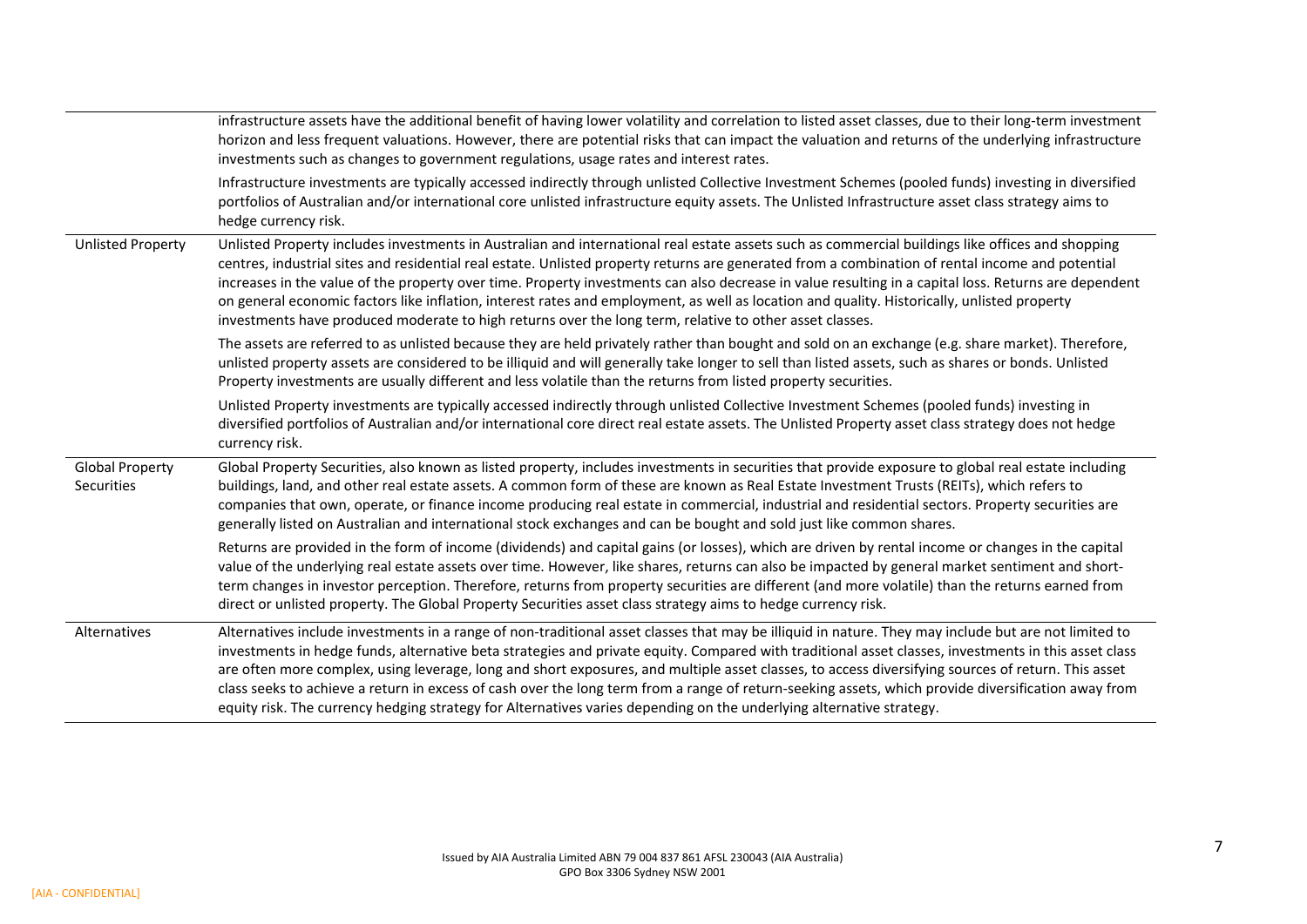| <b>Private Debt</b> | Private Debt, also referred to as private credit, includes investments in Australian and international corporate loans and real estate debt that are<br>privately negotiated between lender and borrower. Private debt is similar to traditional fixed income assets, such as bonds, in the sense that it is<br>loaned to an entity in exchange for interest payments and the return of the original principal over a set term. However, compared to traditional<br>fixed income investments, the loans are typically unrated or have a lower credit quality, which results in a higher rate of return to compensate the<br>investor for the risk of default. Finally, the loans are illiquid in nature as they are privately negotiated and not traded on public markets and<br>therefore typically have a higher yield compared to traditional fixed income assets. Private debt investments typically pay a floating interest rate.<br>As interest rates rise, the investment come will generally rise as well, which can also offer protection against inflation. |
|---------------------|-----------------------------------------------------------------------------------------------------------------------------------------------------------------------------------------------------------------------------------------------------------------------------------------------------------------------------------------------------------------------------------------------------------------------------------------------------------------------------------------------------------------------------------------------------------------------------------------------------------------------------------------------------------------------------------------------------------------------------------------------------------------------------------------------------------------------------------------------------------------------------------------------------------------------------------------------------------------------------------------------------------------------------------------------------------------------|
|                     | Private debt investments are typically accessed indirectly through unlisted Collective Investment Schemes (pooled funds). The Private Debt asset<br>class strategy aims to hedge currency risk.                                                                                                                                                                                                                                                                                                                                                                                                                                                                                                                                                                                                                                                                                                                                                                                                                                                                       |
| Fixed Income        | Fixed Income includes investments in a blend of Australian and international debt securities issued by governments, semi-government authorities<br>and corporations in exchange for regular interest payments over the life of the investment, plus repayment of the principal amount at maturity.<br>These investments are predominantly of investment grade quality, although can include a small allocation to higher yielding debt.                                                                                                                                                                                                                                                                                                                                                                                                                                                                                                                                                                                                                               |
|                     | Returns from fixed income investments occur from regular interest payments and any change in value caused by movements, either up or down, in<br>interest rates. The most common type of fixed income securities traded in the markets are bonds. In general, when interest rates rise, the market<br>value of bonds tends to fall, and when interest rates fall, bond values tend to rise. Because fixed income securities such as bonds can be actively<br>traded in a marketplace, they are exposed to price movements and have the potential for both positive and negative returns.                                                                                                                                                                                                                                                                                                                                                                                                                                                                              |
|                     | Fixed Income investments such as bonds are usually less volatile relative to growth assets such as shares or property but have a lower expected<br>return over the long term. The Fixed Income asset class strategy aims to hedge currency risk.                                                                                                                                                                                                                                                                                                                                                                                                                                                                                                                                                                                                                                                                                                                                                                                                                      |
| Cash                | Cash investments are predominantly invested in a range of short-term money market securities, such as term deposits, bank bills, commercial<br>paper and treasury notes. Cash can also include investments in highly rated fixed income assets such as asset-back securities, which aim to add<br>value while retaining the low-risk characteristics of more traditional cash investments.                                                                                                                                                                                                                                                                                                                                                                                                                                                                                                                                                                                                                                                                            |
|                     | Cash is considered to be the lowest-risk investment because of its limited potential to rise and fall in value over the short term. Over the long term,<br>cash is likely to deliver the lowest return relative to other asset classes and may not exceed inflation. The returns from cash investments will<br>fluctuate primarily with the rise and fall in interest rates but could also be impacted by other factors.                                                                                                                                                                                                                                                                                                                                                                                                                                                                                                                                                                                                                                              |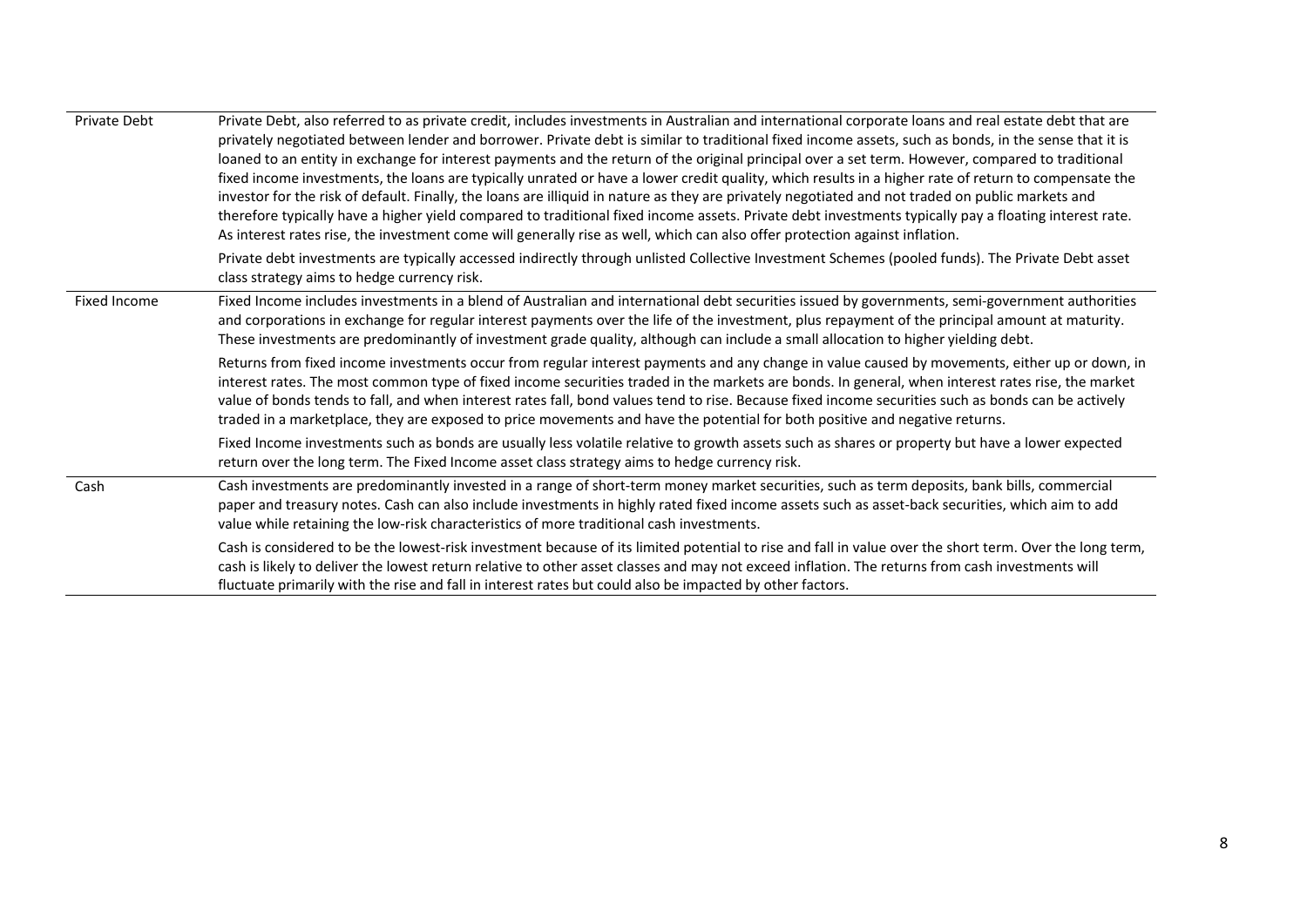## **A closer look at the changes for each of the listed investment options**

This section provides details on the SAA changes specific to each investment option. The changes apply to all investment options that have the same investment name, regardless of product.

#### **High Growth**

| Asset class <sup>12</sup>         | Previous asset allocation $(\%)^3$ | New asset allocation (%) |
|-----------------------------------|------------------------------------|--------------------------|
| <b>Growth assets</b>              | 90.0%                              | 90.0%                    |
| Australian Shares <sup>4</sup>    | 34.0%                              | 37.0%                    |
| Global Shares                     | 34.0%                              | 34.0%                    |
| Unlisted Infrastructure           | 8.8%                               | 8.0%                     |
| <b>Unlisted Property</b>          | 4.4%                               | 4.0%                     |
| <b>Global Property Securities</b> | $\overline{\phantom{0}}$           | 3.0%                     |
| Alternatives <sup>5</sup>         | 8.8%                               | 4.0%                     |
| <b>Defensive assets</b>           | 10.0%                              | 10.0%                    |
| Private Debt                      | 0.4%                               | 3.0%                     |
| Fixed Income                      | 6.6%                               | 5.0%                     |
| Cash $6$                          | 3.0%                               | 2.0%                     |

#### **Growth**

| Asset class <sup>12</sup>         | Previous asset allocation $(%)^3$ | New asset allocation (%) |
|-----------------------------------|-----------------------------------|--------------------------|
| <b>Growth assets</b>              | 75.0%                             | 76.0%                    |
| Australian Shares <sup>4</sup>    | 28.0%                             | 31.0%                    |
| <b>Global Shares</b>              | 28.0%                             | 28.0%                    |
| Unlisted Infrastructure           | 7.6%                              | 8.0%                     |
| Unlisted Property                 | 3.8%                              | 4.0%                     |
| <b>Global Property Securities</b> | $\overline{\phantom{a}}$          | 2.0%                     |
| Alternatives <sup>5</sup>         | 7.6%                              | 3.0%                     |
| <b>Defensive assets</b>           | 25.0%                             | 24.0%                    |
| Private Debt                      | 1.1%                              | 4.0%                     |
| Fixed Income                      | 16.9%                             | 15.0%                    |
| Cash $6$                          | 7.0%                              | 5.0%                     |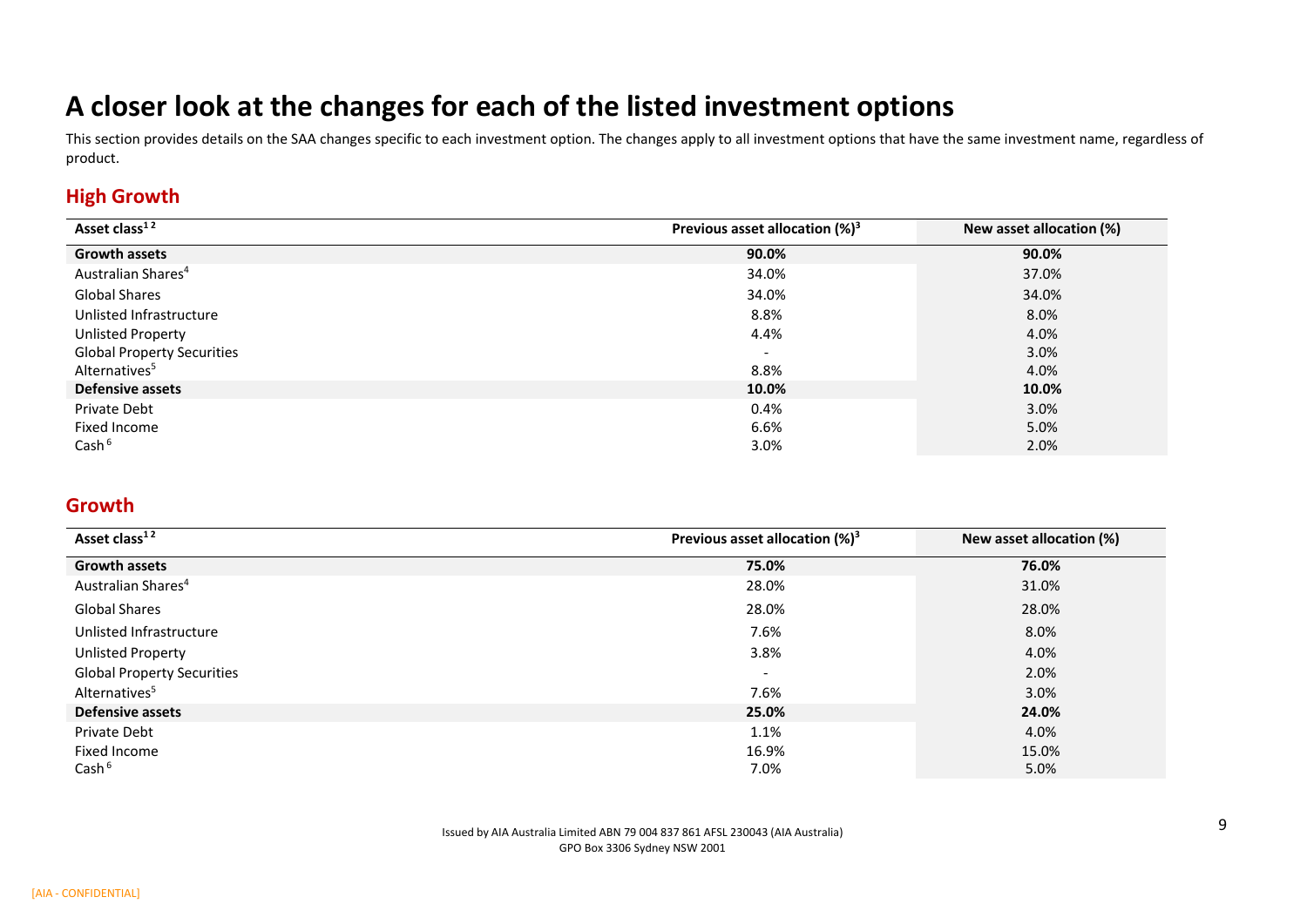#### **Balanced**

| Asset class <sup>12</sup>         | Previous asset allocation $(%)^3$ | New asset allocation (%) |
|-----------------------------------|-----------------------------------|--------------------------|
| <b>Growth assets</b>              | 55.0%                             | 56.0%                    |
| Australian Shares <sup>4</sup>    | 19.0%                             | 21.0%                    |
| <b>Global Shares</b>              | 19.0%                             | 19.0%                    |
| Unlisted Infrastructure           | 6.8%                              | 7.0%                     |
| <b>Unlisted Property</b>          | 3.4%                              | 3.0%                     |
| <b>Global Property Securities</b> | $\qquad \qquad \blacksquare$      | 2.0%                     |
| Alternatives <sup>5</sup>         | 6.8%                              | 4.0%                     |
| <b>Defensive assets</b>           | 45.0%                             | 44.0%                    |
| Private Debt                      | 1.7%                              | 4.0%                     |
| Fixed Income                      | 26.3%                             | 28.0%                    |
| Cash $6$                          | 17.0%                             | 12.0%                    |

### **Capital Stable**

| Asset class <sup>12</sup>         | Previous asset allocation $(\%)^3$ | New asset allocation (%) |
|-----------------------------------|------------------------------------|--------------------------|
| <b>Growth assets</b>              | 35.0%                              | 36.0%                    |
| Australian Shares <sup>4</sup>    | 10.0%                              | 11.0%                    |
| <b>Global Shares</b>              | 10.0%                              | 10.0%                    |
| Unlisted Infrastructure           | 6.0%                               | 8.0%                     |
| Unlisted Property                 | $3.0\%$                            | 3.0%                     |
| <b>Global Property Securities</b> | $\qquad \qquad =$                  | 1.0%                     |
| Alternatives <sup>5</sup>         | 6.0%                               | 3.0%                     |
| <b>Defensive assets</b>           | 65.0%                              | 64.0%                    |
| Private Debt                      | 2.3%                               | 5.0%                     |
| Fixed Income                      | 35.7%                              | 34.0%                    |
| Cash $6$                          | 27.0%                              | 25.0%                    |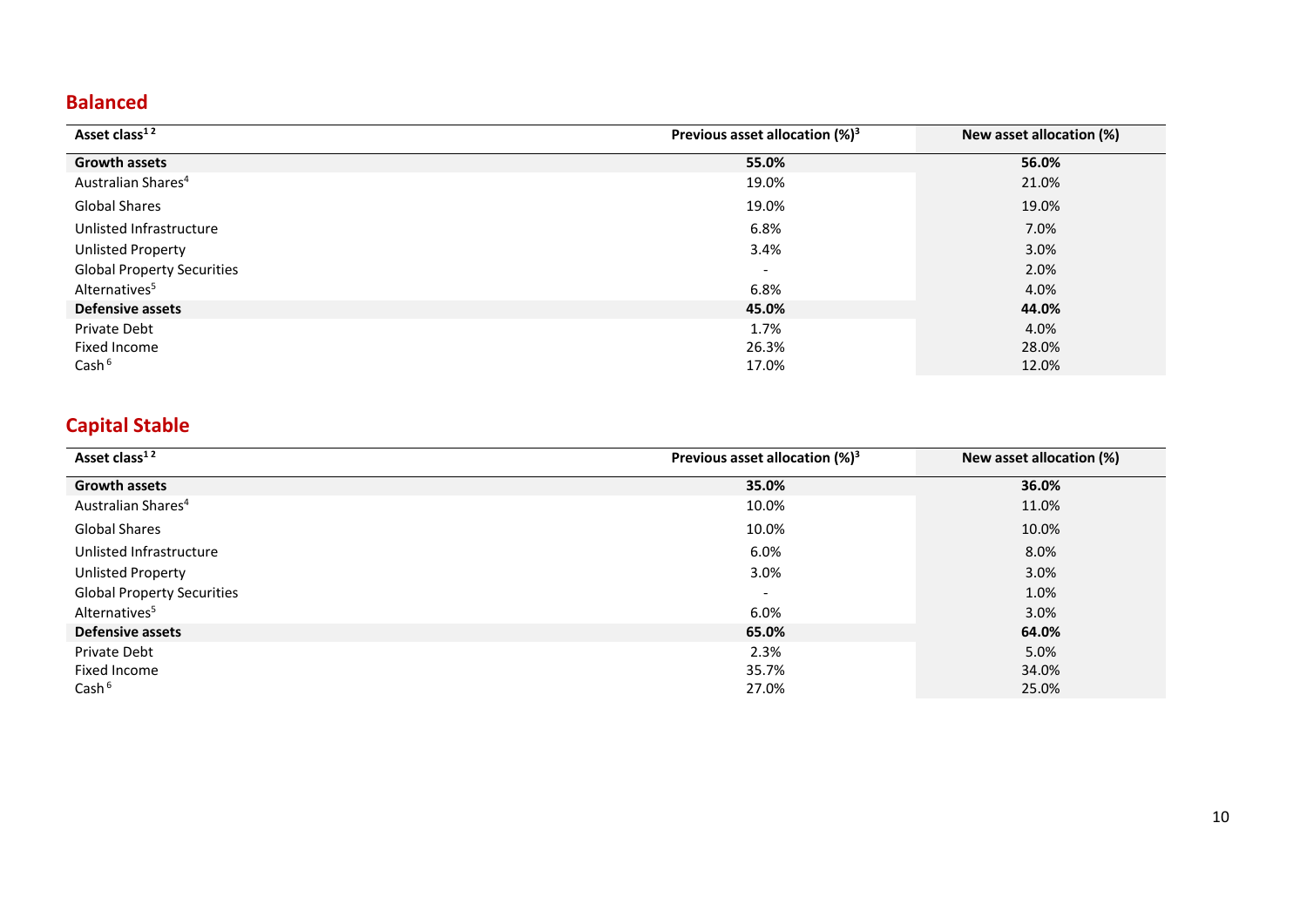#### **Capital Secure**

| Asset class <sup>12</sup>         | Previous asset allocation $(\%)^3$ | New asset allocation (%) |
|-----------------------------------|------------------------------------|--------------------------|
| <b>Growth assets</b>              | 0.0%                               | 0.0%                     |
| Australian Shares <sup>4</sup>    | $\overline{\phantom{a}}$           | $\overline{\phantom{a}}$ |
| Global Shares                     | $\overline{\phantom{0}}$           | $\overline{\phantom{0}}$ |
| Unlisted Infrastructure           | $\overline{\phantom{a}}$           | $\overline{\phantom{a}}$ |
| <b>Unlisted Property</b>          | $\overline{\phantom{a}}$           | $\overline{\phantom{a}}$ |
| <b>Global Property Securities</b> | $\overline{\phantom{a}}$           | $\overline{\phantom{a}}$ |
| Alternatives <sup>5</sup>         | $\qquad \qquad \blacksquare$       | $\overline{\phantom{0}}$ |
| <b>Defensive assets</b>           | 100.0%                             | 100.0%                   |
| Private Debt                      | 2.1%                               | 4.0%                     |
| Fixed Income                      | 32.9%                              | 34.0%                    |
| Cash $6$                          | 65.0%                              | 62.0%                    |

#### **Multi-Manager Fixed Income**

| Asset class <sup>72</sup>         | Previous asset allocation $(%)^3$ | New asset allocation (%) |
|-----------------------------------|-----------------------------------|--------------------------|
| <b>Growth assets</b>              | 0.0%                              | 0.0%                     |
| Australian Shares <sup>4</sup>    | $\overline{\phantom{a}}$          | $\overline{\phantom{a}}$ |
| Global Shares                     | $\sim$                            | $\overline{\phantom{0}}$ |
| Unlisted Infrastructure           | $\overline{\phantom{a}}$          | $\overline{\phantom{a}}$ |
| <b>Unlisted Property</b>          | $\overline{\phantom{a}}$          | $\overline{\phantom{0}}$ |
| <b>Global Property Securities</b> | $\overline{\phantom{a}}$          | $\overline{\phantom{a}}$ |
| Alternatives <sup>5</sup>         | $\overline{\phantom{a}}$          | $\overline{\phantom{a}}$ |
| Defensive assets                  | 100.0%                            | 100.0%                   |
| Private Debt                      | 6.0%                              | 6.0%                     |
| Fixed Income                      | 94.0%                             | 94.0%                    |
| Cash <sup>6</sup>                 | $\overline{\phantom{a}}$          | $\overline{\phantom{a}}$ |